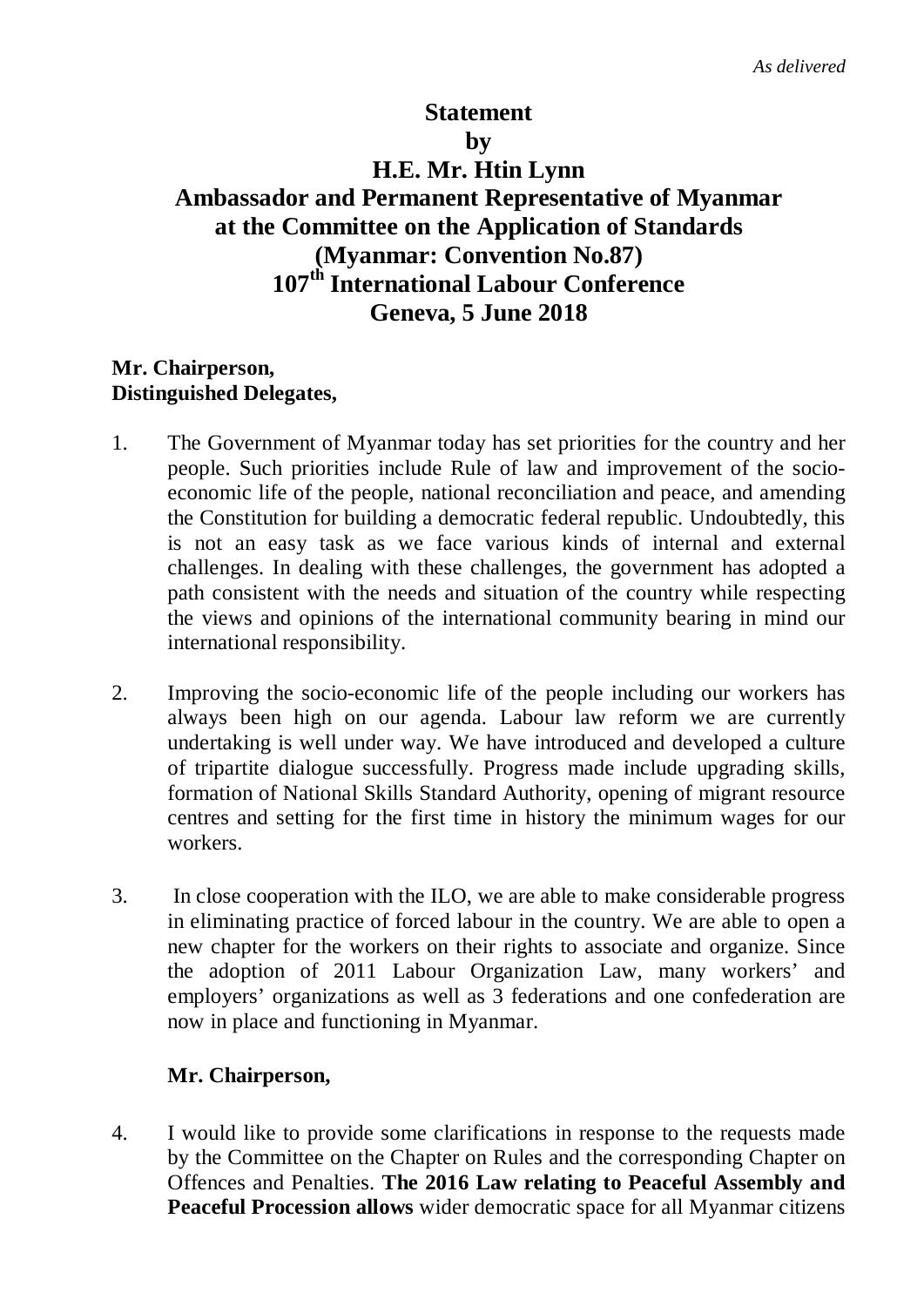including workers in their exercise of freedom of association. It also allows citizens to assemble and process without prior permission. They can do so by providing a 48-hour notice to the relevant authority. Penalties for offences have also been reduced substantially. For example, duration of penalties for procession without notifying and its recurrence has been reduced.

- 5. At this juncture, we are developing directives, rules and regulations to implement the law in its letter and spirit. In the meantime, Article 26 of the law stipulates that rules, notifications, orders, directives and procedures issued under the 2011 Law may continue to apply in so far as they are not contrary to 2016 Law.
- 6. Let me turn to other aspects of labour law reform process in Myanmar. Reviewing and amending **the 2011 Labour Organization Law or the Settlement of Labour Dispute Law** are being carried out in close consultation and cooperation with all stakeholders including workers, employers, members of Parliaments and also with ILO expertise. In fact, the ILO legal expert has been involving in developing the draft text since the beginning.
- 7. We will continue to inform the Committee of the progress made by the government in labour law reform including **Law on Peaceful Assembly and Peaceful Procession, the Settlement of Labour Dispute Law and Labour Organization Law and** in future as well.
- 8. It is important to highlight that the 2011 Labour Organization Law, while in practice, has been under constant discussion and review as necessitated by circumstances and by all constituents. Outcomes of social partners discussion as well as comments, views and suggestions by labour federations, employer organizations, Union of Myanmar Federation of Chamber of Commerce and Industry and the ILO Senior Legal Officer were sought and taken into consideration in the review process.
- 9. The questions of **the 10 percent membership requirement** with the social partners concerned and the impact of **the pyramid structure** are also in our concentration. Requirements for **eligibility to trade union office set out in the Rules to the** Labour Organization Law pertaining to election of members of executive committee is to preserve local ownership, and to capture adequate and genuine representation of workers to a body which will be entrusted to promote and protect the interest of workers.